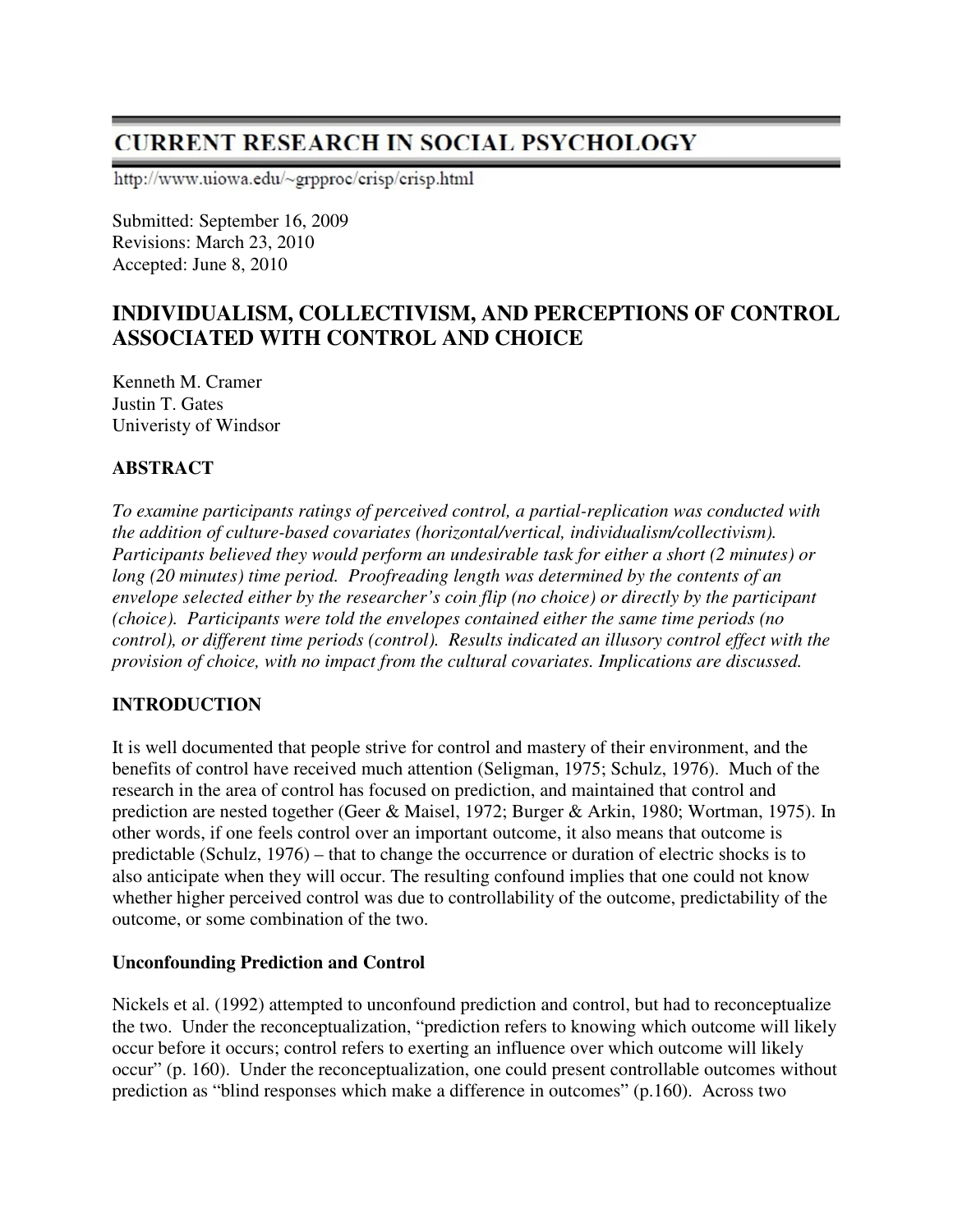experiments, the separation of prediction and control was successfully demonstrated. Participants in both prediction/control and no-prediction/control conditions provided higher scores on control-associated measures (control, influence, and responsibility) and lower helplessness ratings compared to participants in no-control conditions. The results supported the reconceptualization and the theoretical separation of control and prediction.

#### **Control/Choice Confound**

Although the aforementioned study rectified the control and prediction confound, a new confound arose. Specifically, the manipulation of control was confounded with choice as participants given controllability over the outcome also made a choice between options. This implies that one could not know whether higher perceived control was due to controllability of the outcome, choice between options, or some combination of the two (Langlois et al. 2002). Langer's (1975) seminal work on the illusion of control demonstrated that the provision of choice alone was sufficient to produce control-related feelings. Therefore, when people are given a choice, even between options that make no difference (e.g., selecting your own lottery number before the draw), people can still report enhanced perceived control.

In an effort to disentangle controllability from choice, Langlois et al. (2002) hypothesized that participants with controllability will report higher control-related feelings than participants without controllability – even without being able to predict the outcome. The presence of an illusory control effect would be evident however if participants with choice (regardless of controllability) will report higher control-related feelings than participants without choice, regardless of prediction. In a two-experiment study, participants were told they would proofread medical papers for either two minutes or 20 minutes, a time period determined based on the contents of one of two envelopes (marked 'left' and 'right'). Although no proofreading was actually done, participants believed they would proofread for either a more (2-minutes) or less (20-minutes) desirable time period. The envelopes were selected either by the participant (choice) or by the experimenter's coin-flip (no-choice). The independent variables were choice and control, so that participants were randomly assigned to one of three levels therein: choice/control, choice/no-control, and no-choice/no-control. In these conditions, choiceparticipants selected between envelopes, whereas no-choice-participants received the envelope determined by the experimenter's coin flip. Conditions with control involved different outcomes (e.g., different time periods), whereas conditions with no control involved the same outcomes (i.e., identical time periods in the envelopes).

The dependent variables for this study were participants' self-reported feelings of prediction, control, responsibility, and helplessness. The dependent measures questionnaire was completed after the experimental manipulation. In order to hold prediction of the outcome constant at noprediction, knowledge of the outcome was withheld from participants until they had completed the questionnaire. Results indicated that to render higher feelings of perceived control, one's choice must make a difference in the outcome (i.e., outcomes must be different). Specifically, participants in the control/choice condition felt more control and responsibility than the other two conditions, which did not differ significantly from each other. Moreover, participants with control (different outcomes) felt more influence than participants without control (same outcomes). Helplessness did not vary significantly among the groups. Overall, the illusory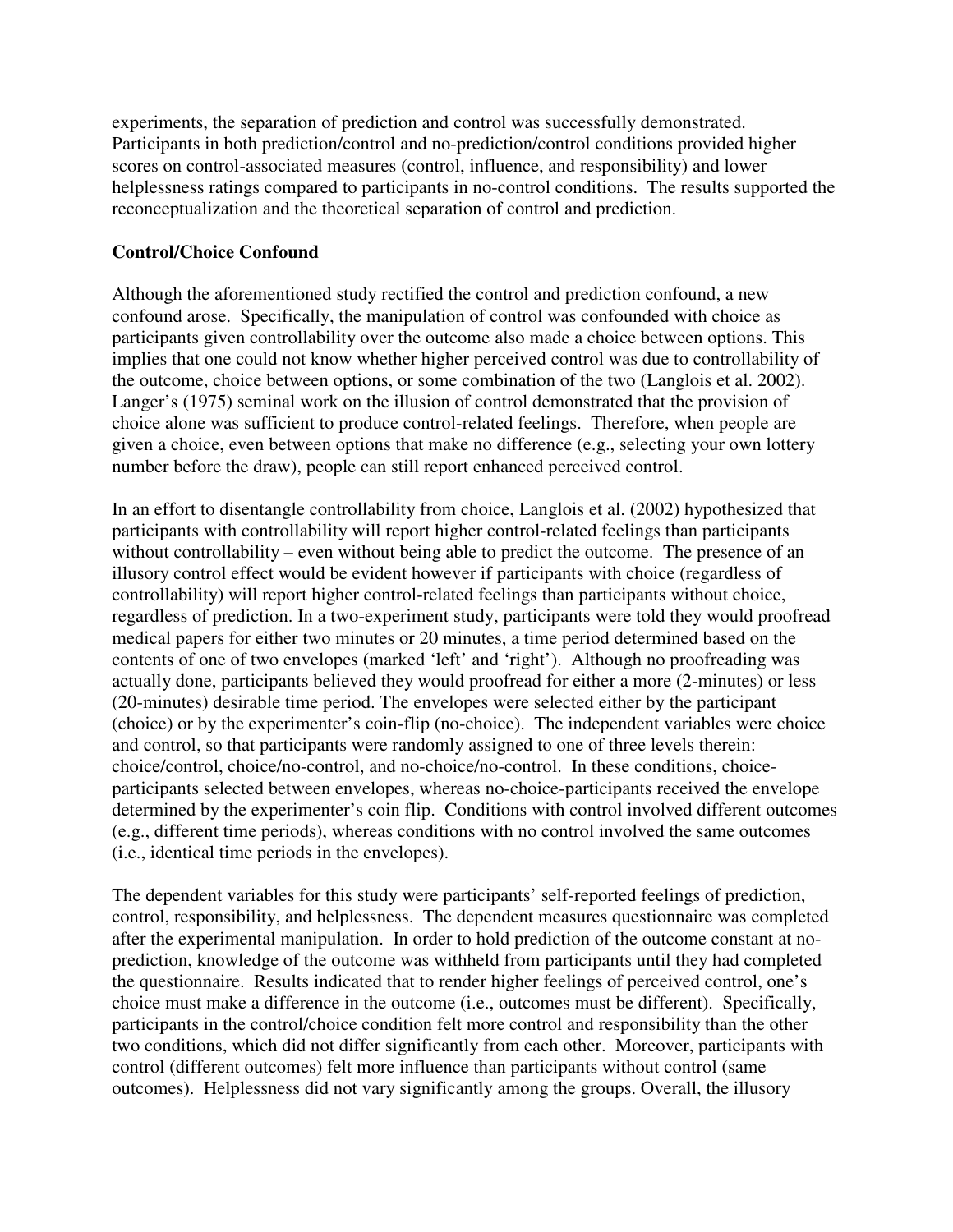control hypothesis of elevated feelings of perceived control with simply the provision of a choice (where control and choice were no longer confounded) was disconfirmed.

#### **Control across Cultural Dimensions**

The present study is a replication of Langlois et al. (2002) with the consideration of cultural variables, namely the Western-based individualist (personal achievement) vs. Eastern-based collectivist (group accomplishment) dimension. Individualism involves a self-concept that is both autonomous and unbound by one's in-group (e.g., close family and friends). The individualistic person's goals do not necessarily overlap with the group's goals and relationships are only maintained if the benefits and costs are balanced. A collectivistic orientation involves a self-concept that is bounded to the group. Goals typically overlap with the group and when a discrepancy exists, group goals are a priority. Relationships are of the utmost importance and are maintained at all costs (Singelis, Triandis, Bhawuk, & Gelfand, 1995; Triandis, 1995).

Triandis, McCusker, and Hui (1990) described attributes they called pure individualistic and collectivistic types. Collectivistic people pay more attention to their in-group and behave differently in regards to that group compared to those who are individualistic. The most important in-group is the family. For those who are individualistic, the in-group and the outgroup are less defined and therefore, they do not behave as differently between these groups. As previously described, when personal goals are discrepant with group goals, collectivistic people place emphasis on group goals whereas individualistic people place emphasis on personal goals. Given the importance of the in-group for those who are collectivistic, norms are largely derived from one's in-group. For individualistic cultures, personal likes and dislikes are more important. Triandis et al. infer that group norms largely determine social behaviour in collectivistic cultures whereas attitudes are more important in individualistic cultures.

Indeed, differences in control related feelings between collectivistic and individualistic participants seem plausible. Ji, Peng, and Nisbett (2000, p. 944) state that Westerners place so much importance on control "they often fail to distinguish between objectively controllable and uncontrollable events, tend to perceive more control than they actually have, and report mistakenly high levels of predictability of events." Furthermore, Iyengar and Lepper (1999) demonstrated that American children were more motivated to perform a task when they chose that task themselves. In contrast, Asian American children were more motivated to solve a task that their mother chose. In a study on decision-making, Kim and Drolet (2003) investigated the effects of cultural assumptions of choice and uniqueness on the tendency to seek variety in choices. The results showed cultural differences in the likelihood of variety-seeking in regards to choice rules. Those from individualistic cultures demonstrated a tendency to vary choice rules whereas those from collectivistic cultures did not. In short, people from different cultures may respond differently when given control over a choice.

However, Triandis and Gefland (1998) further distinguish the individualist-collectivist dimension according to both horizontal and vertical subcategories. In general, horizontal cultures value equality among members, status is fairly even, and members are seen as similar to one another. Vertical cultures demonstrate inequality and status hierarchy; members are seen as different from one another. This creates four possible types based on the two cultural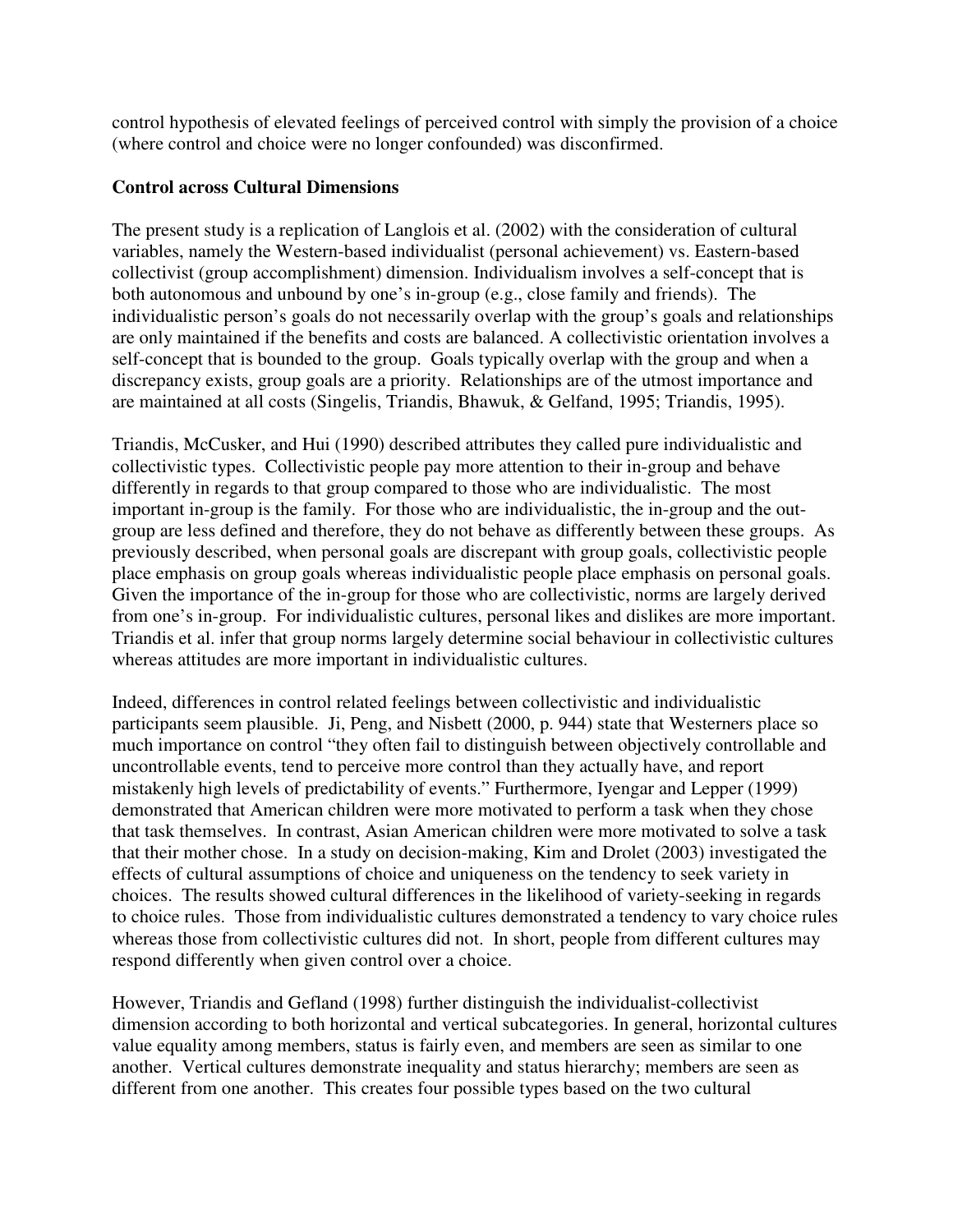dimensions. In horizontal collectivist cultures, the self is viewed as merged with the in-group; members of the in-group are viewed as similar, and equality is emphasized. For vertical collectivist cultures, the self is viewed as an aspect of the in-group, where members are seen as different from one another; inequality is both accepted and expected. For horizontal individualist cultures, the self is viewed as autonomous but equal to other members of the group. Finally for vertical individualist cultures, members are viewed as different, status inequality is expected, and competition remains important (Singelis, et al., 1995).

In the present study, whereas no specific hypotheses were made with respect to culture, it was expected that each of the four cultural covariates would influence the extent to which the three control/choice groups differed from one another. That is, after accounting for the cultural covariates of horizontal/vertical and individualist/collectivist, that the mean differences – expected to be highest among participants with both control and choice – would alter significantly.

# **METHOD**

## **Participants**

Eighty-seven University of Windsor undergraduate students (65 women and 22 men) volunteered to participate in order to attain partial course credit. The mean age was 21.54 years. The sample consisted of 34 Caucasians, 21 Asians, 13 Middle Easterners, 9 African Americans, and 10 participants of mixed or other ancestry. All participants were Canadian-born.

## **Materials**

Two white envelopes with "LEFT" printed on one and "RIGHT" printed on the other contained index cards with the time periods "2 minutes" or "20 minutes" printed on the back in light pencil so as not to be revealed through the envelope. Medium-sized signs (8.5 x 11 inch) were used to provide control- and choice-relevant information to participants. Signs indicating controlrelevant information read either "THE ENVELOPES CONTAIN THE SAME TIME PERIOD" or "THE ENVELOPES CONTAIN DIFFERENT TIME PERIODS." Signs indicating choicerelevant information read either "YOUR TIME PERIOD WILL BE DETERMINED BY THE ENVELOPE YOU SELECT" or "YOUR TIME PERIOD WILL BE DETERMINED BY THE THE ENVELOPE SELECTED FROM AN EXPERIMENTER-FLIPPED COIN." These grouprelevant signs were placed in the room with the participant, and the experimenter ensured that participants could read and understand them.

A two-dollar Canadian coin – with the words "LEFT" and "RIGHT" affixed to each side on white paper – was used. A sheet of paper contained a list of medical verbiage under the heading "Commonly Misspelled Medical Terms." Under the list was an excerpt from a medical paper. Two large medical textbooks with clearly visible titles were placed on the table in front of the participants.

## **Design and Procedure**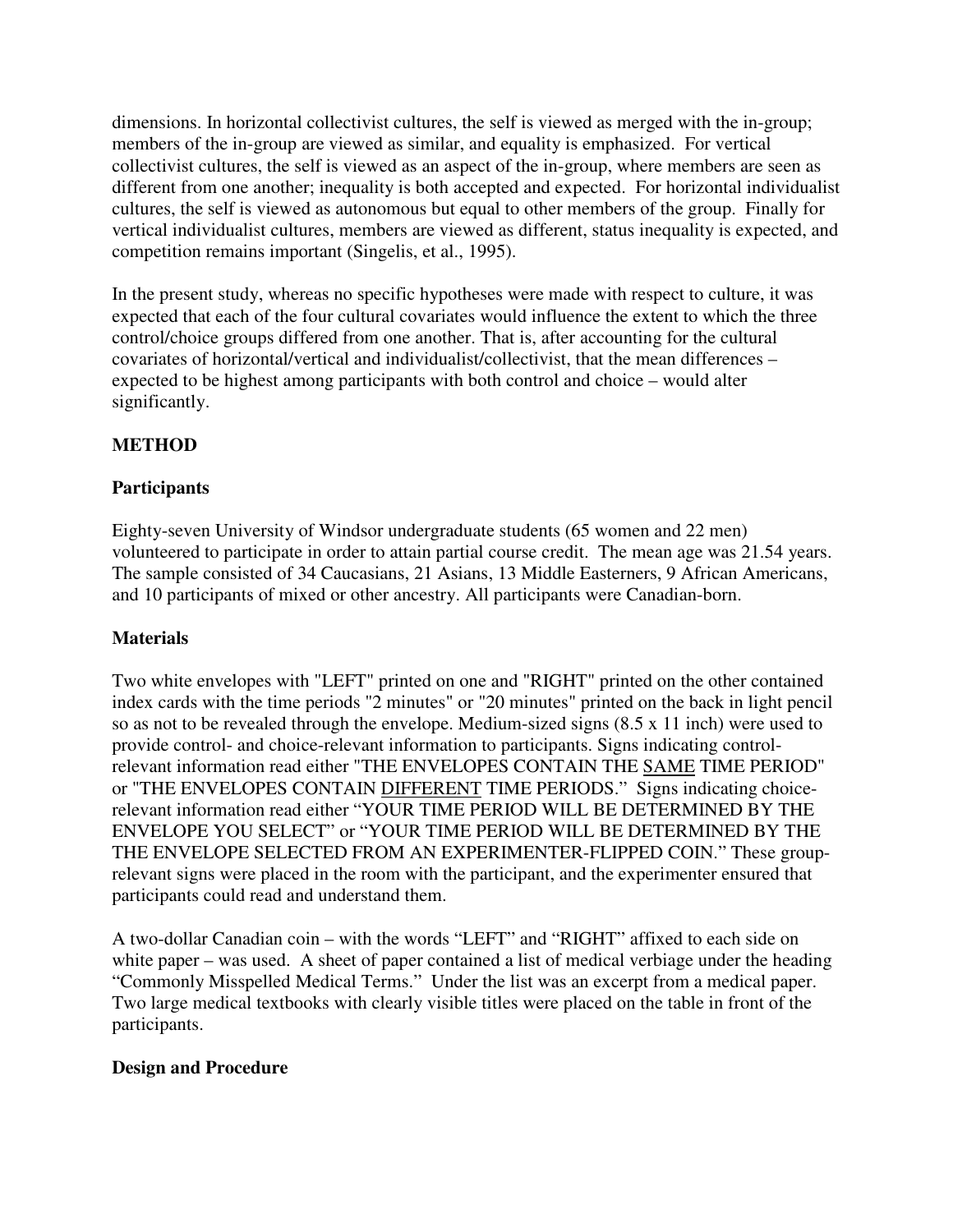For the present study, participants were led to believe they were participating in a study designed to investigate the effects of personality on proofreading accuracy. All participants received the same instructions from the researcher based on their experimental condition. Upon arrival, participants completed a consent form, and were advised they would proofread medical papers for either a short (2-minute) or long (20-minute) time period. They were then presented with a list of fictitious medical terms and several sentences from a sample medical paper. Prior to the experimental manipulation, participants completed a horizontal/vertical and individualism/collectivism measure (Triandis & Gelfund, 1998). This 32-item questionnaire asked participants to rate their level of agreement or disagreement with several statements on a scale from one to nine (1-strongly agree, 9-strongly disagree). Triandis and Gelfund (1998) report adequate internal consistency and supportive validity for these constructs. Addition of these covariates represents an extension of the replicated study.

Participants were tested individually in a private room. An experimental design with random assignment to three conditions was used. Each condition involved selecting one of two envelopes, and participants were told that they would proofread medical papers for the amount of time indicated in the chosen envelope (either 2 or 20 minutes). In these conditions, participants with control over the outcome were presented with envelopes containing different time periods (outcome); participants with no control were presented with envelopes containing identical time periods (outcomes). Participants in choice conditions selected an envelope themselves whereas participants in no-choice conditions had the envelope selected for them by the experimenter's coin-flip. Thus, participants were randomly divided into three independent groups: Participants in the control/choice condition  $(n = 31)$  chose between two envelopes which contained 2 and 20 minute time cards and they did not know which envelope contained which time period. In the no-control/choice condition  $(n = 27)$ , participants chose between the envelopes and were told that both contained the same amount of time (either 2 or 20 minutes) but they did not know which. In the no-control/no-choice condition  $(n = 29)$ , participants were told both envelopes contain the same time period but selection was made by the experimenter's coin flip. Participants were deliberately not told what time period they received in order to hold prediction constant at noprediction.

After experimental manipulations and prior to opening the envelope, participants completed a dependent measures questionnaire. Participants rated their levels of perceived control, responsibility, influence, and helplessness on a scale from 1 to 5 (1-not at all, 5-to a great extent). This questionnaire also included demographic questions as well as manipulation checks to assess their knowledge of their prediction, control, and choice in their given experiemental group; participants who incorrectly answered any of the main manipulation checks were disgarded from analysis. One final check assessed whether participants wanted to proofread for the short (2 minute) time period. The entire process took approximately 30 minutes. After the experiment was completed, participants were fully debriefed by the researcher and informed they would not be proofreading any papers.

## **RESULTS**

A bivariate correlation indicated the dependent variables of perceived control, influence, and responsibility were all negatively correlated with helplessness and positively correlated with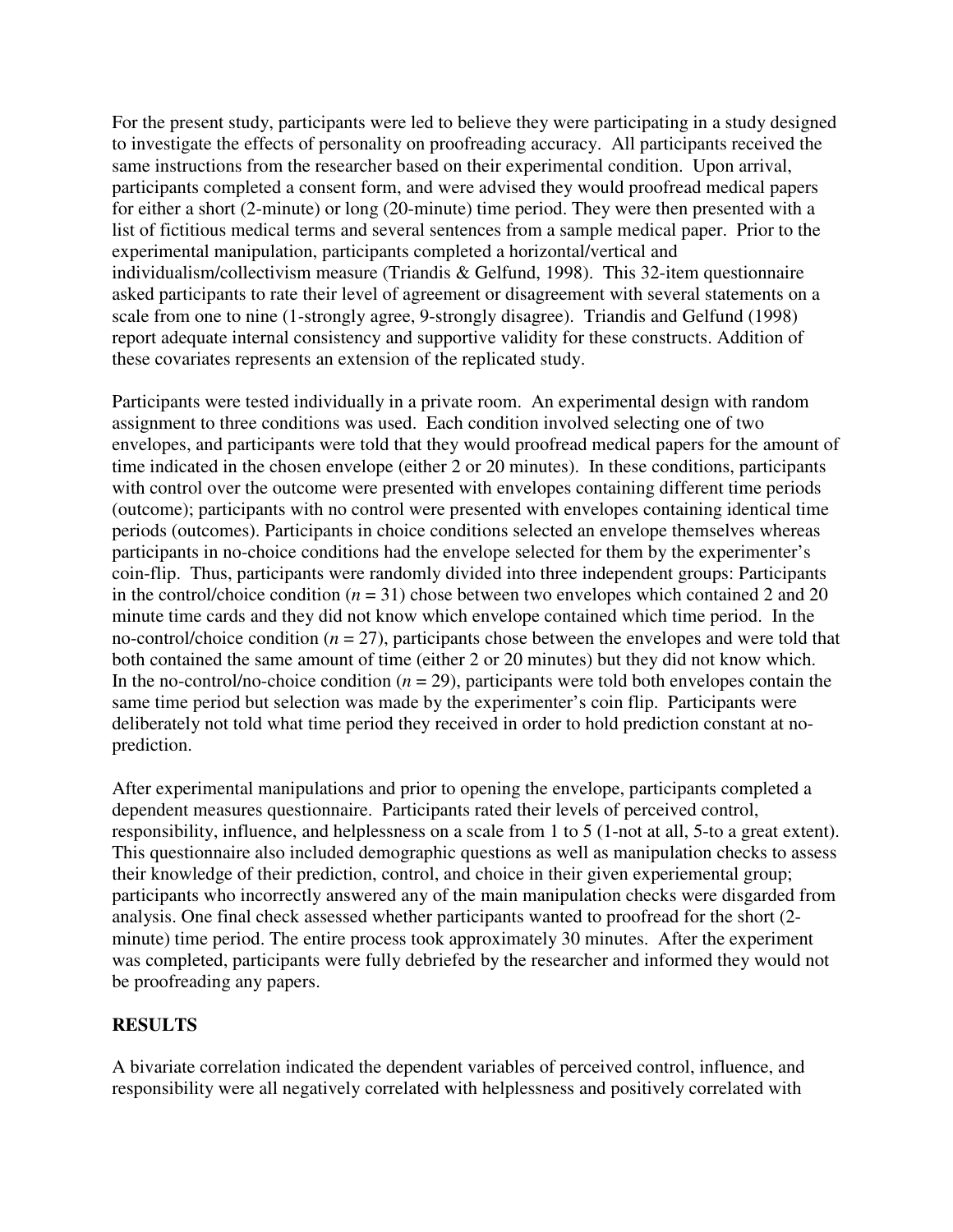each other (see Table 1). An ANOVA with group (choice/control, choice/no control, no choice/no control) as the independent variable indicated nonsignificant group differences for both influence,  $F(2, 84) = 2.580$ ,  $p = .082$ , and helplessness,  $F(2, 84) = 1.702$ ,  $p = .189$ , but significant group differences for responsibility,  $F(2, 84) = 3.748$ ,  $p = .028$ , and perceived control,  $F(2, 84) = 8.252$ ,  $p = .004$ . Ryan-Einot-Gabriel-Welsch F multiple comparison tests were conducted to investigate the specific differences between the three levels of the independent variable (choice/control, choice/no control, no choice/no control) for control and responsibility. Results indicated that participants with both choice and control reported higher feelings of perceived control ( $M = 2.90$ ,  $SD = 1.14$ ) and responsibility ( $M = 3.13$ ,  $SD = 1.28$ ) than the no-control groups. In addition, participants with choice but no control reported higher feelings of both perceived control ( $M = 2.52$ ,  $SD = 1.40$ ) and responsibility ( $M = 2.74$ ,  $SD =$ 1.48) than participants with no choice and no control ( $M = 1.86$ ,  $SD = 1.03$ ;  $M = 2.17$ ,  $SD = 1.31$ , respectively). This would suggest the presence of an illusion of control, produced by choice without control.

In an assessment of the covariates, the bivariate correlation matrix revealed nonsignificant correlations between each of perceived control, influence, and helplessness for all four cultural covariates (horizontal/vertical and individualism/collectivism). As shown in Table 1, there was a significant correlation between horizontal-collectivism and responsibility,  $r(85) = .25$ ,  $p = .022$ ; with vertical collectivism approaching significance,  $r(85) = .20$ ,  $p = .064$ . Repeating the means analysis for responsibility with the covariates included, an ANCOVA indicated that after accounting for the horizontal/vertical and individualism/collectivism covariates, the results from the ANOVA were no different,  $F(2, 80) = 4.535$ ,  $p = .014$ . In other words, inclusion of the cultural covariates did not alter the original findings.

## **DISCUSSION**

The results of the present study did not fully replicate those of Langlois et al. (2002). They hypothesized that "even without prediction of outcome, participants with choice of option will report higher-control associated measures than participants with no choice of option" (p. 168). Participants with both choice and control felt more control and responsibility than participants with choice but no control and participants with neither choice nor control. Furthermore, participants with control felt more influence than those without control. These findings disconfirmed the hypothesis that simply making a choice will result in control-related feelings. They concluded that "to feel control, one's actions (e.g., choice of envelope) should make a difference in one's outcome (e.g., proofreading time)" (p. 170). That is, in order to render feelings of perceived control, simply making a choice was not sufficient; one's choice had to make a difference in the desired outcome.

Finally, the present results disconfirmed the hypothesis that inclusion of cultural dimensions of horizontal/vertical, individualism/collectivism would alter the resulting group differences. Although one of the cultural covariates (horizontal-collectivism) was significantly related to one of the control-associated dependent measures (responsibility), its consideration as a covariate did not significantly alter the group differences.

In the present study, although we similarly found the highest ratings of perceived control and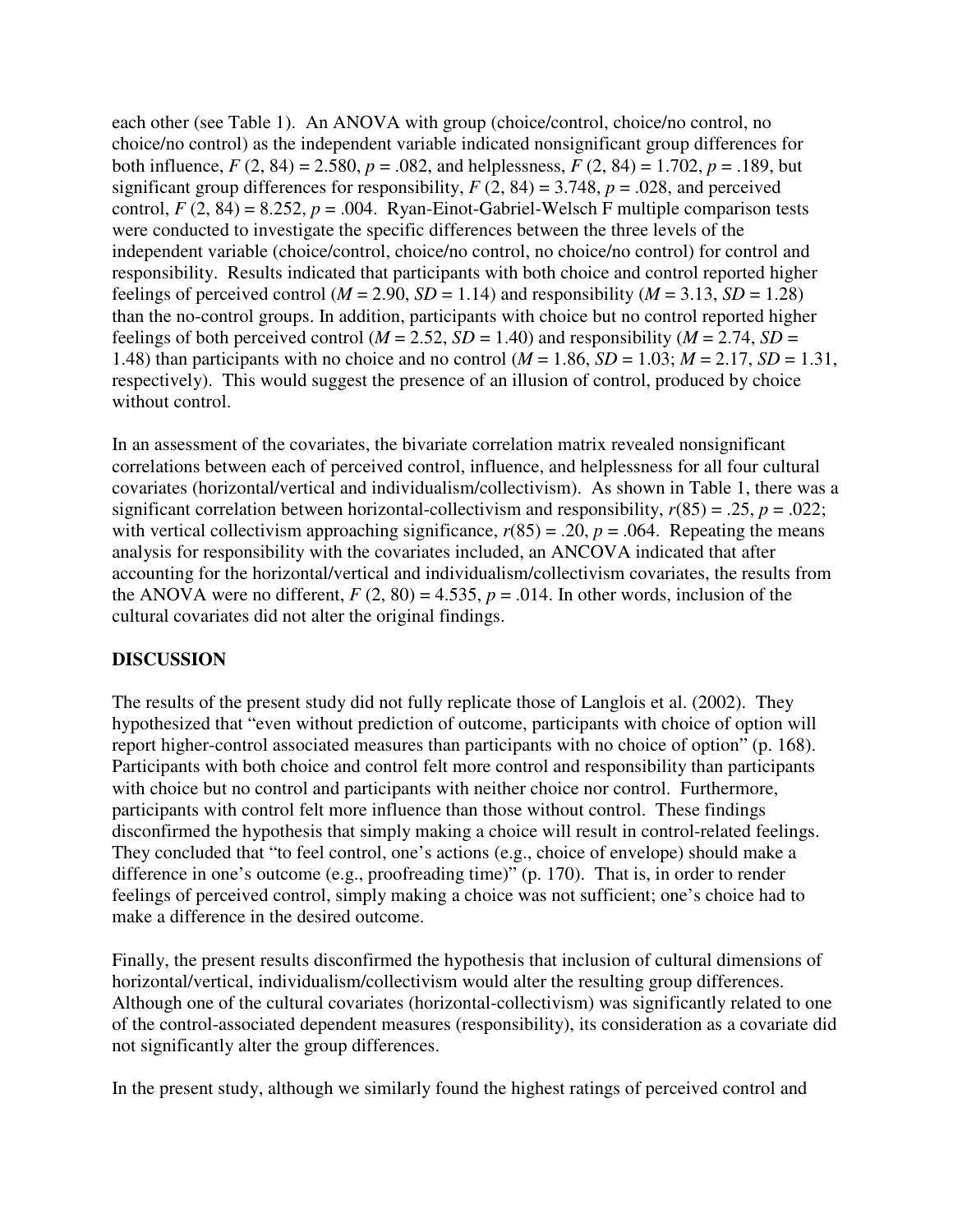responsibility among those with both control and choice, and the lowest ratings among those with both no-control and no-choice, we also uncovered a unique effect. That is, participants with choice but no control perceived less control and responsibility than those with control but more than those without. In short, we identified an illusory control effect wherein the presence of choice without control can significantly enhance feelings of control and responsibility among participants (Langer, 1975). Although Ji et al. (2002) would contend that Westerners are more susceptible to illusory control due to the importance placed on personal control in Western Society, past research has shown that choice alone does not necessarily produce those feelings (Cramer & Perrault, 2006; Langlois et al., 2002).

Further research is needed to investigate the effects of choice on illusory control. Specifically, conditions under which choice alone leads to illusory control can be investigated. Also, research can investigate differences in susceptibility to illusions of control based on cultural differences (for example, individualism and collectivism). A limitation exists concerning the crossing of choice with control. Without implementing a no-choice/control condition, choice and control are not completely crossed (Langlois et al. 2002). This condition poses methodological difficulties and thus was not included in the study. Future research can investigate situations in which participants feel control without making any choices.

When considering the sample for this study, it is important to note that it was collected at a Canadian university. Although the majority of this sample was non-Caucasians, Western values and belief systems could be internalized by these participants. Perhaps a cross-cultural sample consisting of participants currently from different cultures will yield different results. Furthermore, there is a potential limitation concerning the experimental manipulation. Although it was assumed participants prefer to proofread for a short period (e.g., 2 minutes), perhaps this sample did not have a vested interest in that particular outcome.

## **AUTHOR BIOGRAPHIES**

Ken Cramer is a full professor and 3M teaching fellow at the University of Windsor in Southwestern Ontario, Canada. (there is more contact information below).

Justin Gates is a graduate psychology student at Lakehead University in Thunder Bay, Ontario, Canada.

## **REFERENCES**

Burger, J. M., & Arkin, R. M. (1980). Prediction, control, and learned helplessness. *Journal of Personality and Social Psychology, 38,* 482-491.

Cramer, K. M., Nickels, J. B., & Gural, D. M. (1997). Uncertainty of outcomes, prediction of failure, and lack of control as factors explaining perceived helplessness. *Journal of Social Behavior and Personality, 12,* 611-630.

Cramer, K. M., & Perrault, L. A. (2006). Effects of predictability, actual controllability, and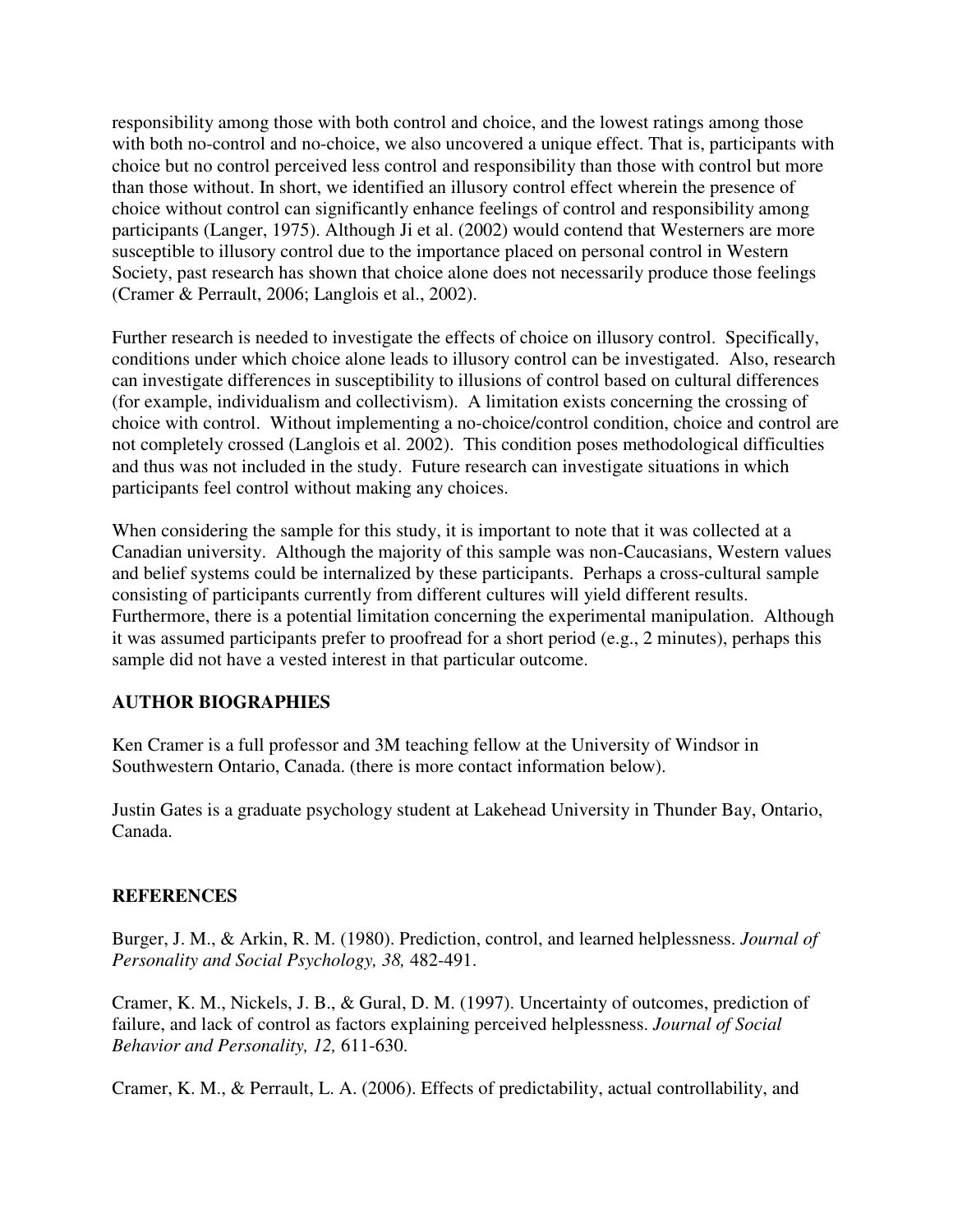awareness of choice on perceptions of control. *Current Research in Socail Psychology, 11,* 111- 126.

Geer, J. H., & Maisel, E. (1972). Evaluating the effects of the prediction-control confound. *Journal of Personality and Social Psychology, 23,* 314-319.

Iyengar, S. S., & Lepper, M. R. (1999). Rethinking the value of choice: A cultural perspective on intrinsic motivation. *Journal of Personality and Social Psychology, 76,* 349-356.

Ji, L., Peng, K., & Nisbett, R. E. (2000). Culture, control, and perception of relationships in the environment. *Journal of Personality and SocialPsychology, 78,* 943-955.

Kim, H. S., & Drolet, A. (2003). Choice and self-expression: A cultural analysis of varietyseeking. *Journal of Personality and Social Psychology, 85*, 373-382.

Langer, E. J. (1975). The illusion of control. *Journal of Personality and Social Psychology, 32,*  311-328.

Langlois, M. W., Cramer, K. M., & Mohagen, R. B. (2002). Isolating the effects of control, choice, and prediction. *Current Research in Social Psychology, 7*, 163-181.

Nickels, J. B., Cramer, K. M., & Gural, D. M. (1992). Toward unconfounding prediction and control: Predictionless control made possible. *Canadian Journal of Behavioral Science*, *24*, 156- 170.

Paterson, R. J., & Neufeld, R. W. J. (1995). What are my options? Influence of choice availability on stress and the perception of control. *Journal of Research in Personality*, *29*, 145- 167.

Presson, P. K., & Benassi, V. A. (1996). Illusion of control: A meta-analytic review. *Journal of Social Behaviour and Personality, 11,* 493-510.

Schulz, R. (1976). Effects of control and predictability on the physical and psychological wellbeing of the institutionalized aged. *Journal of Personality and Social Psychology*, *33*, 565-573.

Seligman, M. E. P. (1975). *Helplessness: On depression, development, and death.* San Francisco: W.H. Freeman.

Singelis, T. M., Triandis, H. C., Bhawuk, D. P. S., & Gelfand, M. J. (1995). Horizontal and vertical dimensions of individualism and collectivism: A theoretical and measurement refinement. *Cross-Cultural Research, 29*, 240-275.

Triandis, H. C. (1995). *Individualism and collectivism: New directions in social psychology.*  Boulder, CO: Westview Press.

Triandis, H. C., & Gelfand, M. J. (1998). Converging mesurement of horizontal and vertical individualism and collectivism. *Journal of Personality and Social Psychology, 74*, 118-128.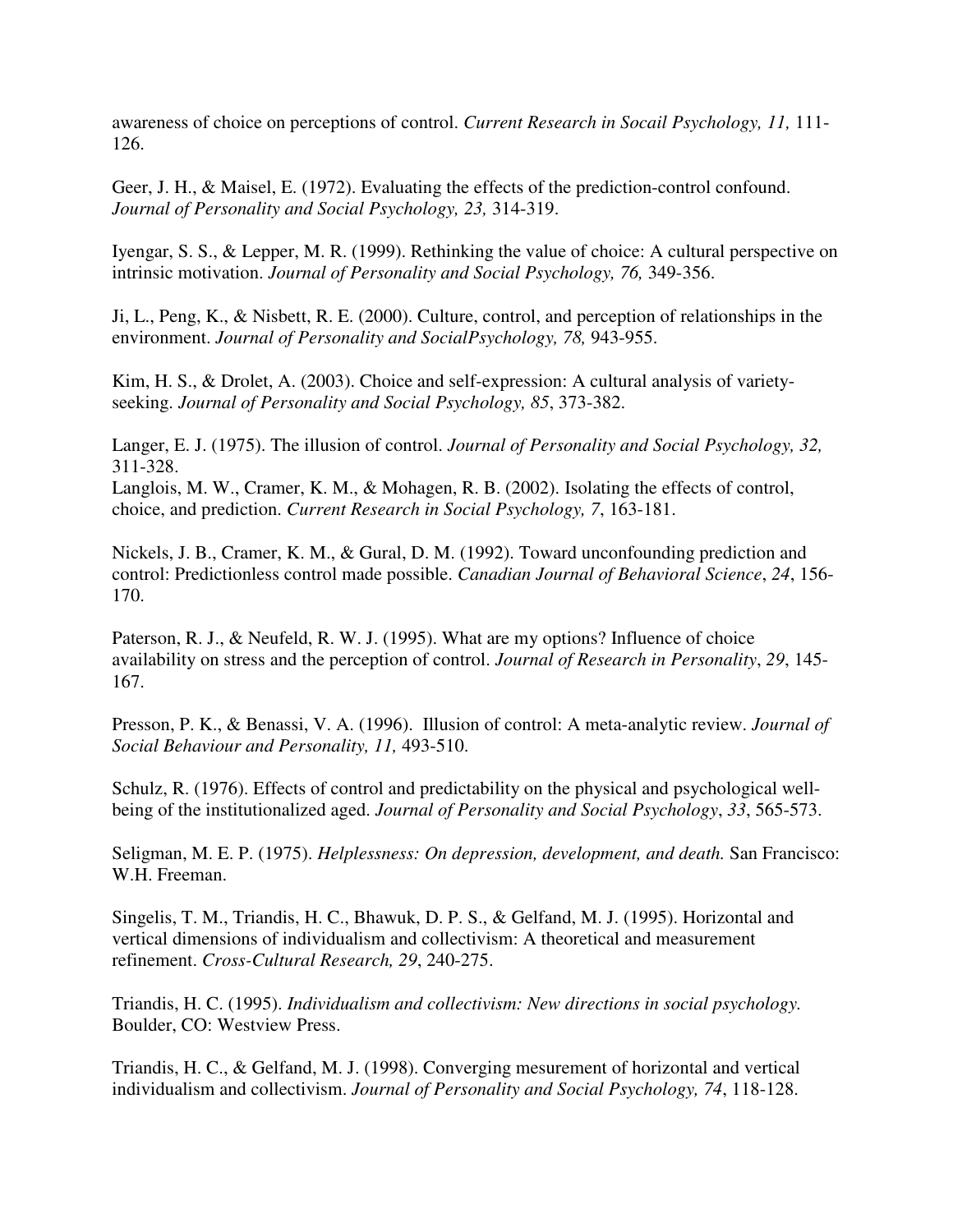Triandis, H. C., McCusker, C., & Hui, H. C. (1990). Multimethod probes of individualism and collectivism. *Journal of Personality and Social Psychology, 59*, 1006-1020.

Wortman, C. B. (1975). Some determinants of perceived control. *Journal of Personality and Social Psychology*, *31*, 282-294.

#### **APPENDIX A**

Please read the following questions and circle the number that best reflects your feelings.

1. How much control did you have in determining whether you work under the short or long time period? (Please circle one of the numbers below).

|                                                                                                                                                           | 1          | $\overline{2}$ | 3 | $\overline{4}$ | 5                 |  |  |  |  |  |  |  |
|-----------------------------------------------------------------------------------------------------------------------------------------------------------|------------|----------------|---|----------------|-------------------|--|--|--|--|--|--|--|
|                                                                                                                                                           | Not at all |                |   |                | To a great extent |  |  |  |  |  |  |  |
| 2. How much influence did you have in determining whether you work under the short or long<br>time period? (Please circle one of the numbers below).      |            |                |   |                |                   |  |  |  |  |  |  |  |
|                                                                                                                                                           | 1          | $\overline{2}$ | 3 | $\overline{4}$ | 5                 |  |  |  |  |  |  |  |
|                                                                                                                                                           | Not at all |                |   |                | To a great extent |  |  |  |  |  |  |  |
| 3. How much responsibility did you have in determining whether you work under the short or<br>long time period? (Please circle one of the numbers below). |            |                |   |                |                   |  |  |  |  |  |  |  |
|                                                                                                                                                           | 1          | $\overline{2}$ | 3 | $\overline{4}$ | 5                 |  |  |  |  |  |  |  |
|                                                                                                                                                           | Not at all |                |   |                | To a great extent |  |  |  |  |  |  |  |
| 4. How helpless were you in determining whether you work under the short or long time period?<br>(Please circle one of the numbers below).                |            |                |   |                |                   |  |  |  |  |  |  |  |
|                                                                                                                                                           | 1          | $\overline{2}$ | 3 | $\overline{4}$ | 5                 |  |  |  |  |  |  |  |
|                                                                                                                                                           | Not at all |                |   |                | To a great extent |  |  |  |  |  |  |  |
| 5. To what extent did you want to receive the short (2 minute) time period? (Please circle one of<br>the numbers below).                                  |            |                |   |                |                   |  |  |  |  |  |  |  |

1 2 3 4 5